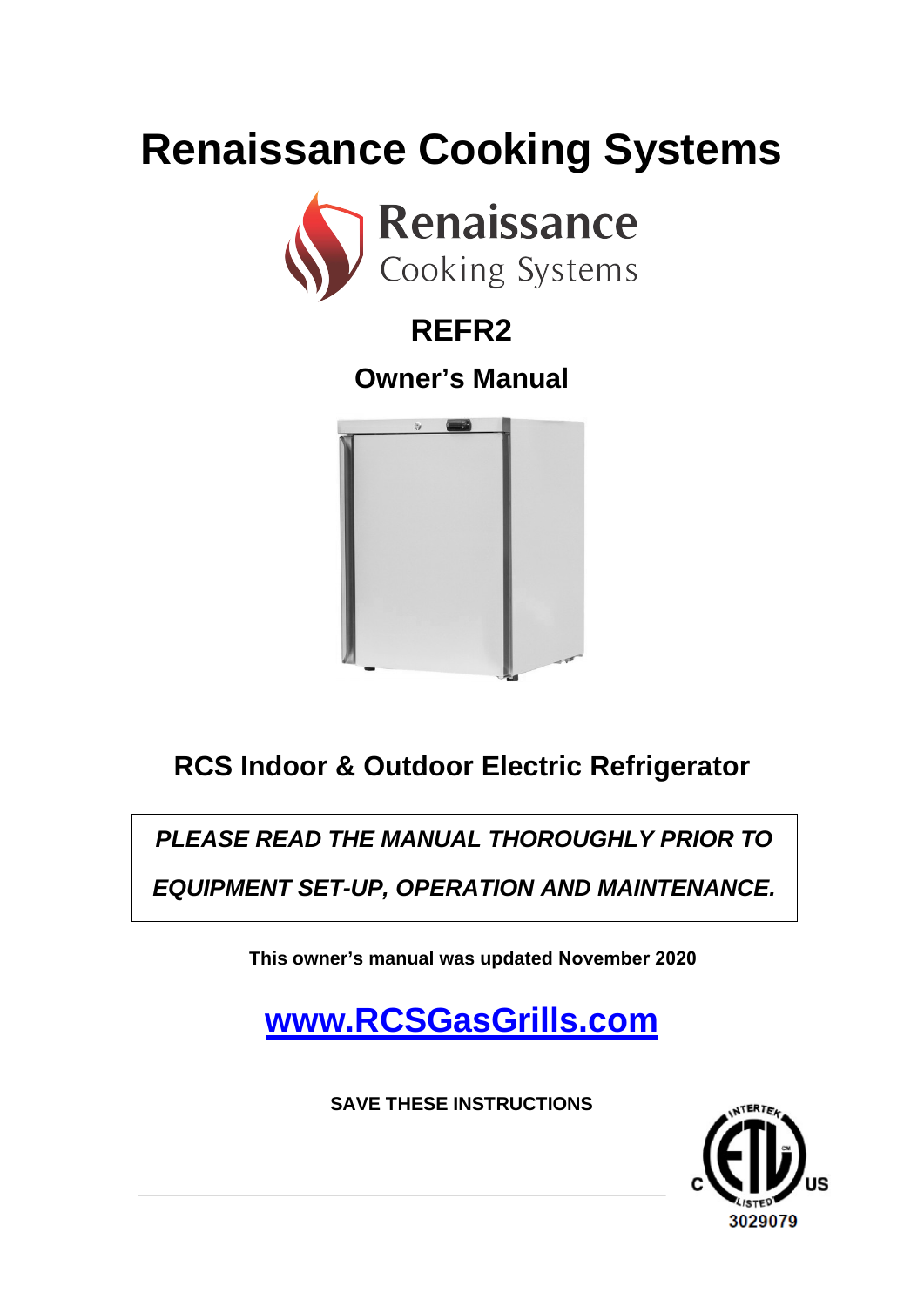## **INSTALLATION**

#### **IMPORTANT!!! PLEASE READ BEFORE INSTALLATION**

- $\blacksquare$  If the unit has recently been transported, please let unit stand upright for a minimum of 24 hours before plugging it in.
- Make sure that the unit drops down to desired temperature before loading the unit with product.
- Make sure that there is proper ventilation around the unit in the area where it will operate.
- Make sure all accessories are installed (i.e. shelves, shelf clips) before plugging the unit in.
- Please read through the manual in its entirety.

#### **CABINET LOCATION GUIDELINES**

**the outside of the island**

| Install the unit on strong and leveled surfaces                                                                                       |
|---------------------------------------------------------------------------------------------------------------------------------------|
| -unit may make unpleasant noises if surface is uneven                                                                                 |
| -unit may malfunction if surface is uneven                                                                                            |
| Install the unit in a dry, well-ventilated area                                                                                       |
| -unit should be away from direct sunlight, Extreme cold ambient                                                                       |
| temperatures may also cause the unit not to perform properly.                                                                         |
| ■ Avoid installation in a high humidity and/or dusty area                                                                             |
| -humidity could cause unit to rust and decrease efficiency or malfunction                                                             |
| -dust collected on condenser coil will cause unit to decrease efficiency or                                                           |
| malfunction. Clean the condenser coil at least once a month with a brush                                                              |
| or clean cloth                                                                                                                        |
| For optimal energy consumption, it is suggested to                                                                                    |
| keep 20" distance from heat emitting devices (ex: cooking appliances,                                                                 |
| radiators, water heaters, or similar devices) and moisture-generating                                                                 |
| equipment                                                                                                                             |
| -high ambient temperatures will cause the compressor to overwork, leading<br>to higher energy bills and gradual breakdown of the unit |
| For proper ventilation, please leave 6" of space at each side of the                                                                  |
| unit inside of the countertop, and please be sure that the underside of                                                               |
| the unit is left unobstructed. And there should be air vent opened to                                                                 |
|                                                                                                                                       |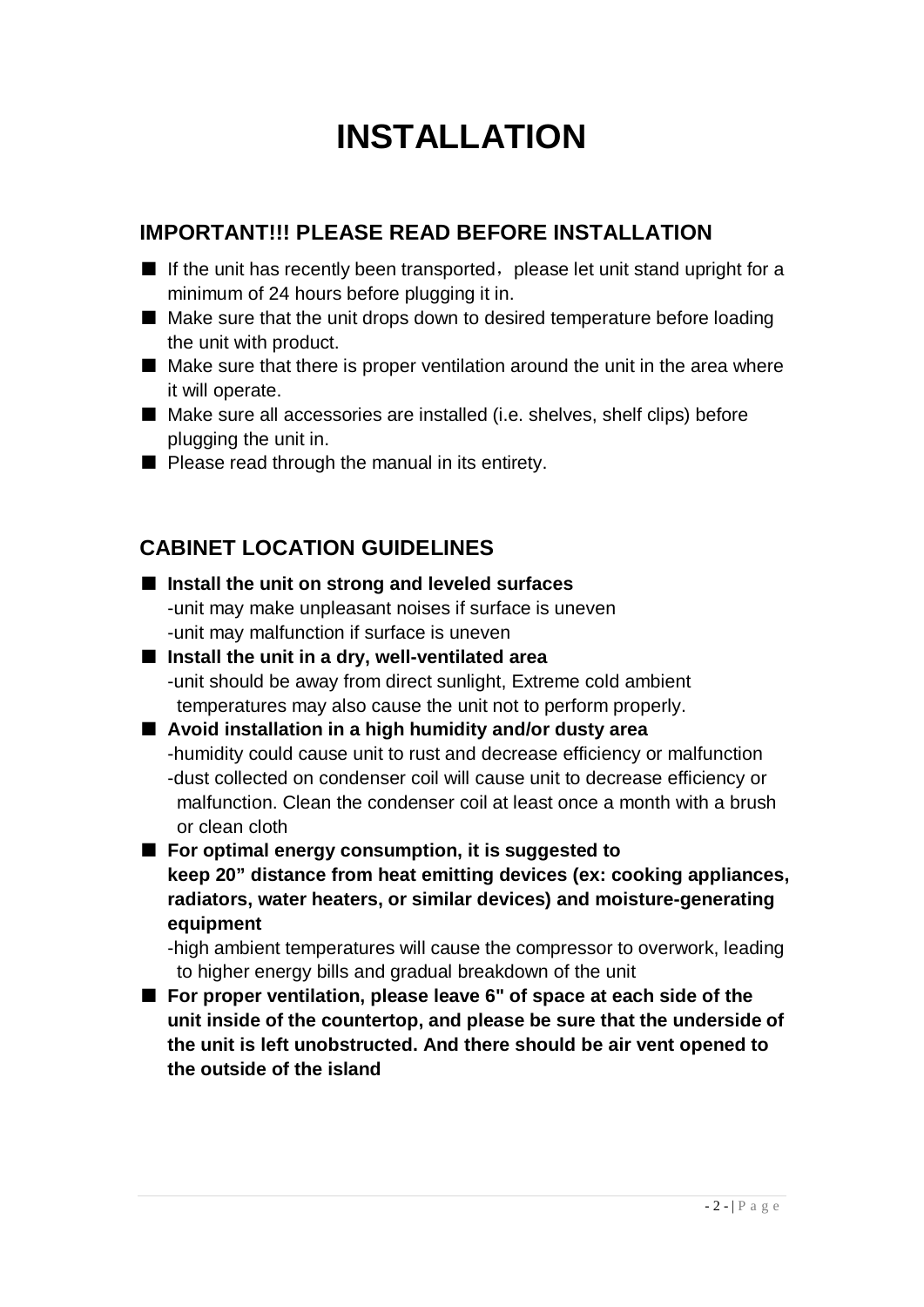#### **INSTALLING THE GLASS SHELF**

- Open the door. The glass shelf is packed underneath the Refrigerator Basket.
- Take the glass shelf out of the refrigerator and packaging.
- Put the glass shelf onto the Protective Pads.



#### **CHANGING THE DOOR'S SWING**

The direction of the door opens could be changed by placing the Upper and Lower Hinges in different corners. Remove the hardware on the Control Panel and Hinges as shown. Place the hinges and door to your preference. Reinstall the Control Panel and Hardware. Each unit comes with a top Left-handed hinge.





Door Swings to Left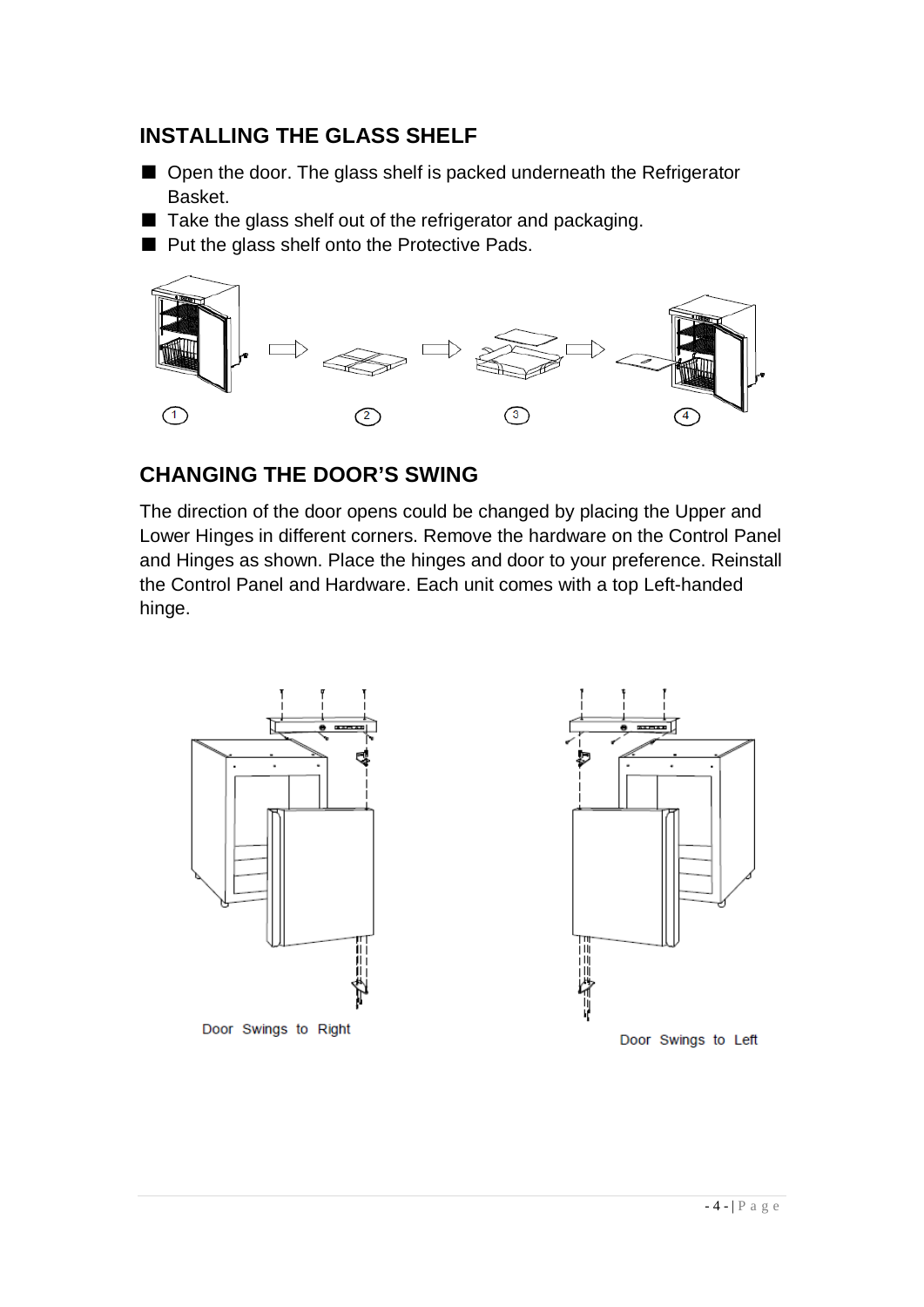#### **TEMPERATURE CONTROLLER**

The temperature controller is set with a minimum temperature of 33 degrees farenhieght to a maximum temperature of 43 degrees farenhieght. It is perfectly normal for the fridge to vary in temperature from 33 – 43 degrees.

#### **Turning Unit On/Off:**

On: Press **UP** for more than 3 seconds.

Off: Press **UP** for more than 3 seconds, OFF will flash every other time.

#### **Setting Temperature:**

- 1. Press **SET** for 3 second, the set value will start flashing after a few seconds.
- 2. Increase or decrease the value using the UP/DOWN buttons.
- 3. Press/Hold **SET** to confirm the new value.

#### **Changing Celsius to Farenhieght:**

- 1. Press **SET** for 5 seconds until PS flashes.
- 2. Press **SET** and scroll up to "22" then press/hold **SET** until PS flashes.
- 3. Scroll up to **/5** and press **SET**.
- 4. Scroll up to change 0 to 1. Press/hold **SET** for 3 seconds to confirm changes. This will take you back to main screen to complete process.

**Note:** 0 = Celsius 1 = Farenhieght

#### **ELECTRICAL**

Please ensure that the required voltage of the compressor is being supplied at all times (110-120v AC). Low or high voltage can detrimentally affect the refrigeration unit.

All units should be plugged into a grounded and properly-sized electrical outlet with appropriate overcurrent protection. Please refer to the electrical requirements on the nameplate. Please make sure that your unit has its own dedicated outlet. Do not use an extension cord.

#### **Use Tips**

#### **Storing Foods**

■ Foods to be stored in the refrigerator should be properly packed so as to prevent mixing various moisture degrees and odors.

■ Make sure that foodstuffs do not touch each other. Assure adequate air circulation around packages.

■ Never store flammable, volatile or explosive substances.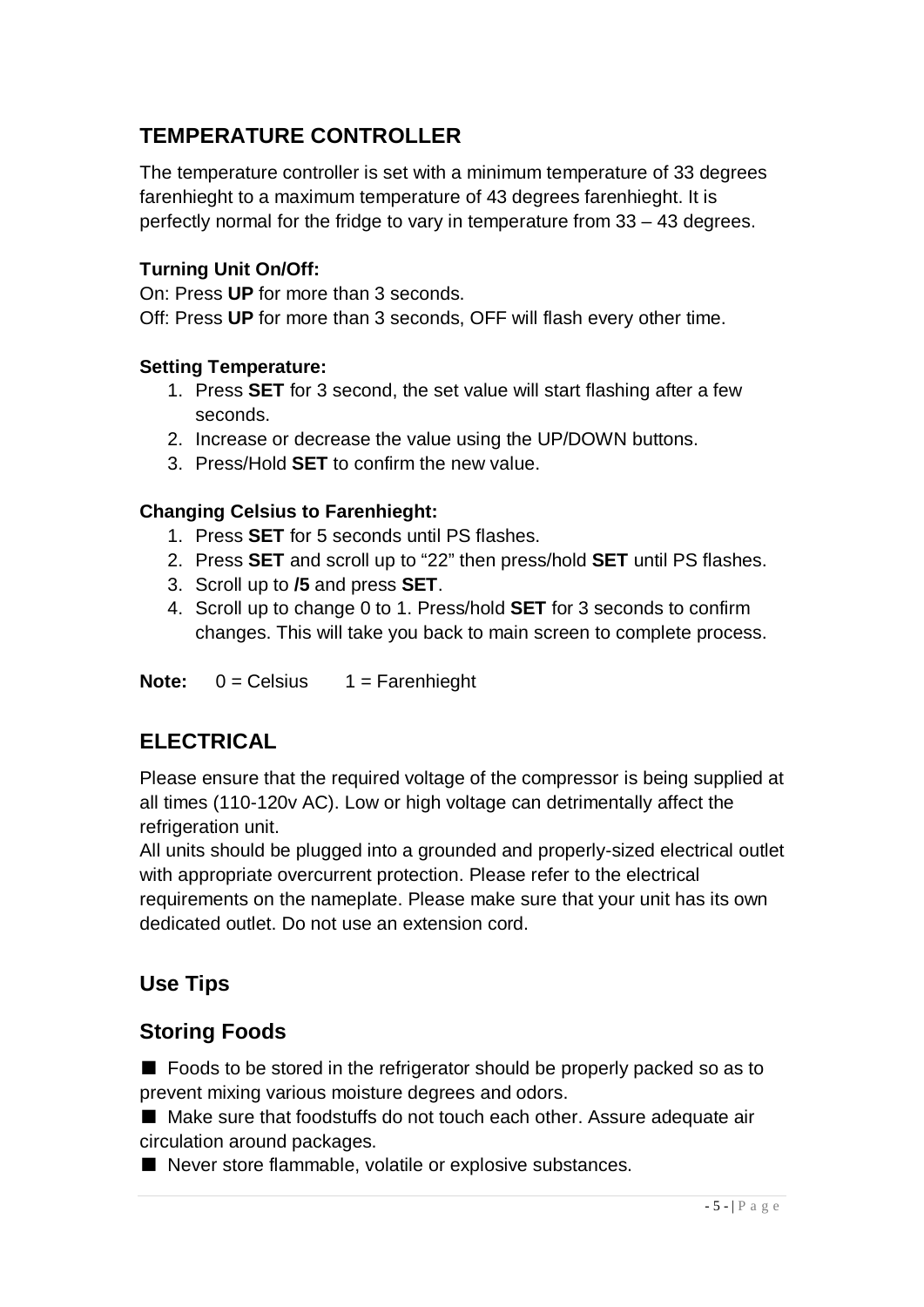■ Beverages with high alcohol percentage shall be stored in tightly sealed bottles in vertical position.

- Food should not touch the rear wall of the refrigerator.
- Try not to open the door too often,

■ Make sure to remove perishable articles of food out of the appliance before you leave for a long time.

## **SAFETY / WARNING**

**Please pay close attention to the safety notices in this section. Disregarding these notices may lead to serious injury and/or damage to the unit.**

#### **ATTENTION**

- To minimize shock and fire hazards, be sure not to overload outlet. Please designate one outlet for your unit.
- Do not use extension cords.
- Do not put your hands under the unit when the unit is required to be moved.
- When the unit is not in use for a long period of time, please unplug the unit from the outlet.
- After unplugging the unit, wait at least 10 minutes before re-plugging it. Failure to do so could cause damage to the compressor.
- Do not defrost the appliance with other electric appliances (for example a hair dryer) and never attempt to scrape /remove ice/frost with sharp objects. Use only enclosed tools or tools recommended by the manufacturer.

#### **UNPLUG CORD**

- To minimize shock and fire hazards, please do not plug or unplug the cord with wet hands.
- During maintenance and cleaning, please unplug the unit.

#### **PROPER GROUDING REQUIRED**

■ To minimize shock and fire hazards, make sure that the unit is properly grounded.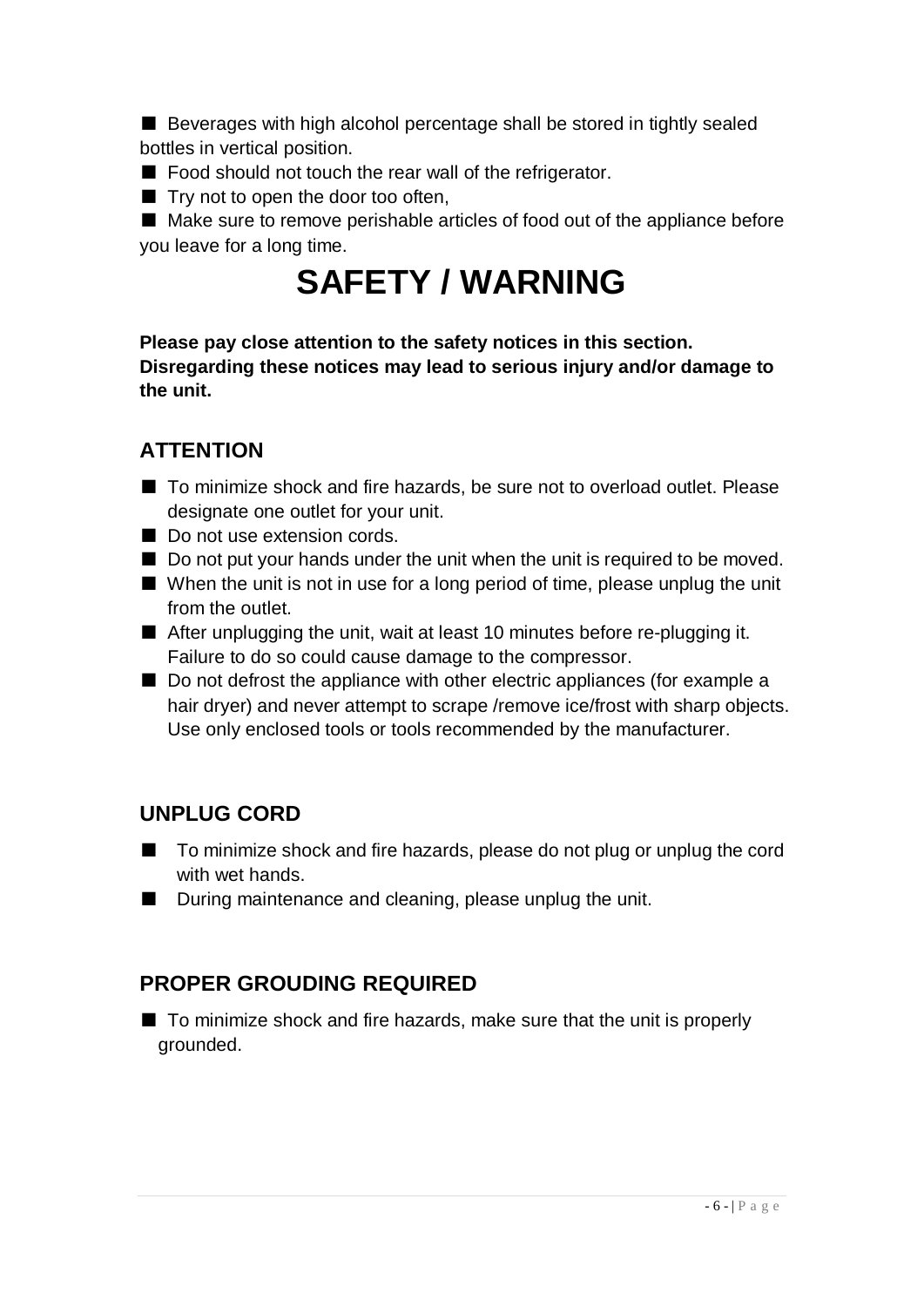#### **CAUTION!!!**

- Do not attempt to remove or repair any component unless instructed by factory.
- Make sure that the unit is not resting on or against the electrical cord and plug.
- To minimize personal injury, do not hang on the doors.
- Do not store any flammable and explosive gas or liquids inside the unit.
- Do not attempt to alter or tamper with the electrical cord.

## **REGULAR MAINTENANCE**

#### **Automatic Defrosting of the Refrigerator**

■ There is no need to defrost the refrigerator, because ice depositing on the inner back wall is defrosted automatically.

■ Ice build-up on the inner back wall during the compressor operation; will (when the compressor has cycled off) defrost automatically. Defrost water collects inside the drain by passing through the drain outlet in the inner back wall into a drain pan situated above the compressor. From there it automatically evaporates.

#### **CLEANING THE CONDENSER COIL**

- For efficient operation, it is important that the condenser surface be kept free of dust, dirt, and lint. Do not use any sharp objects to clean.
- We recommend cleaning the condenser coil and fins at least once per month.
- Clean with a commercial condenser coil cleaner, available from any kitchen equipment retailer. Brush the condenser fins from top to bottom, not side to side.
- After cleaning, straighten any bent condenser fins with a fin comb.

#### **CLEANING THE FAN BLADES AND MOTOR**

If necessary, clean the fan blades and motor with a soft cloth. If it is necessary to wash the fan blades, cover the fan motor to prevent moisture damage.

#### **CLEANING THE INTERIOR OF UNIT**

- When cleaning the cabinet interior, use warm water and mild soap.
- Do not use steel wool, caustic soap, abrasive cleaners, or bleach that may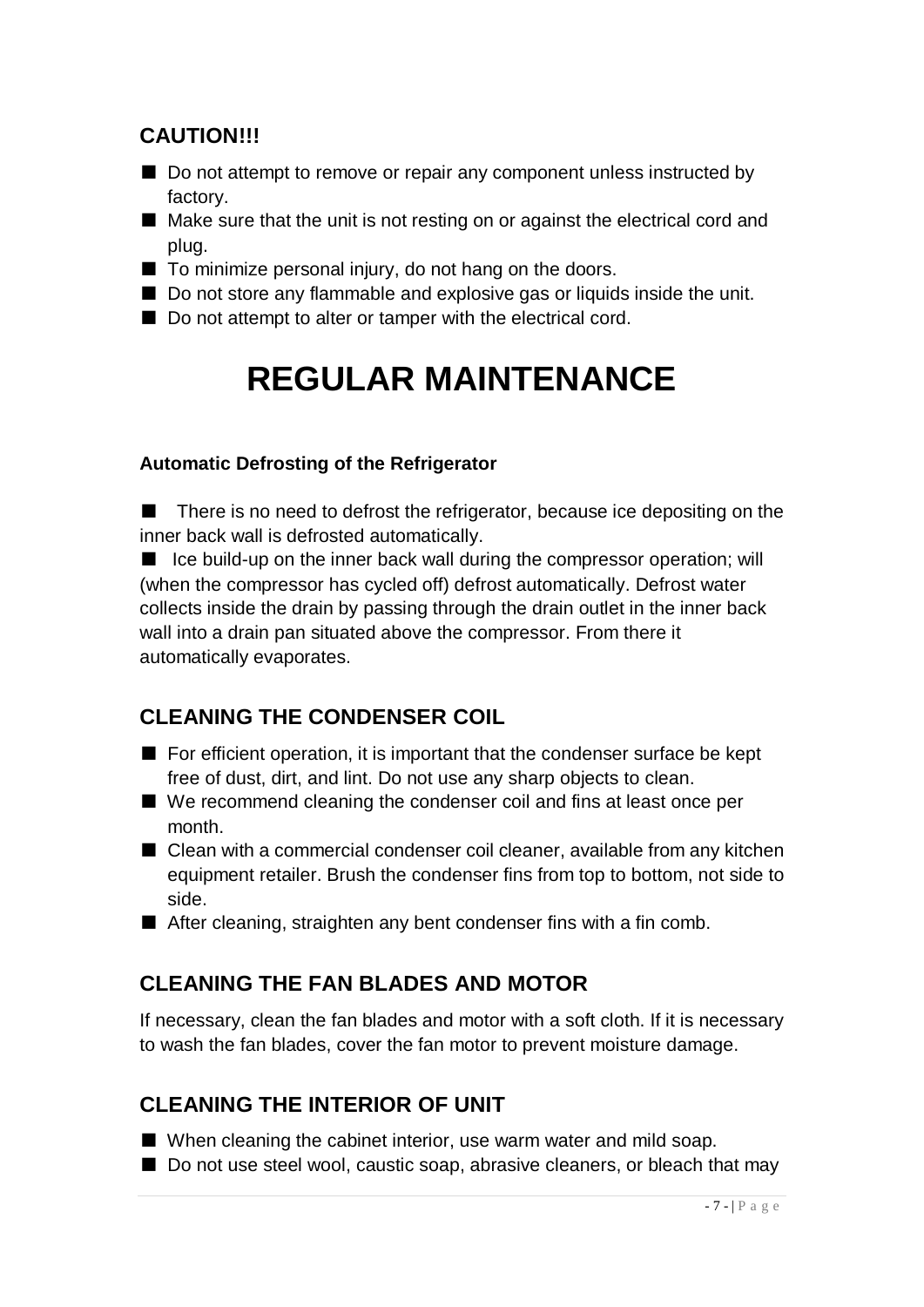damage the stainless steel surface.

- Wash door gaskets on a regular basis, preferably weekly. Simply remove door gasket from the frame of the door, soak in warm water and soap for thirty (30) minutes, dry with soft cloth, and replace.
- Check door gaskets for proper seal after they are replaced.
- Periodically remove the shelves and clips from the unit and clean them with mild soap and warm water. To remove the clips, first remove the shelves and shelf brackets. Then, simply lift the clip up and out.

#### *WARNING*

#### **Disconnect power cord before cleaning any parts of the unit or**

**will not use the appliance for long periods of time!**

### **TROUBLE SHOOTING**

Before requesting any service on your unit, please check the following points. Please note that this guide serves only as a reference for solutions to common problems.

| <b>SYMPTOM</b>  | <b>POSSIBLE CAUSE</b>                  | <b>CORRECTIVE ACTION</b>        |  |
|-----------------|----------------------------------------|---------------------------------|--|
| Compressor      | Fuse blown or circuit breaker tripped. | Replace fuse or reset circuit   |  |
| not running.    |                                        | breaker.                        |  |
|                 | Power cord unplugged.                  | Plug in power cord.             |  |
|                 | Thermostat set too high.               | Set thermostat to lower         |  |
|                 |                                        | temperature.                    |  |
|                 |                                        | Replace Temp Sensor / Display   |  |
| Condensing      | Excessive amount of warm product       | Allow adequate time for         |  |
| unit runs for   | placed in cabinet.                     | product to cool down.           |  |
| periods<br>long | Prolonged door opening or door ajar.   | Ensure doors are closed when    |  |
| of time.        |                                        | not in use. Avoid opening doors |  |
|                 |                                        | for long periods of time.       |  |
|                 | Door gasket(s) not sealing properly.   | Ensure gaskets are snapped in   |  |
|                 |                                        | completely. Remove gasket and   |  |
|                 |                                        | wash with soap and water.       |  |
|                 |                                        | Check condition of gasket and   |  |
|                 |                                        | replace if necessary.           |  |
|                 | Dirty condenser coil.                  | Clean the condenser coil.       |  |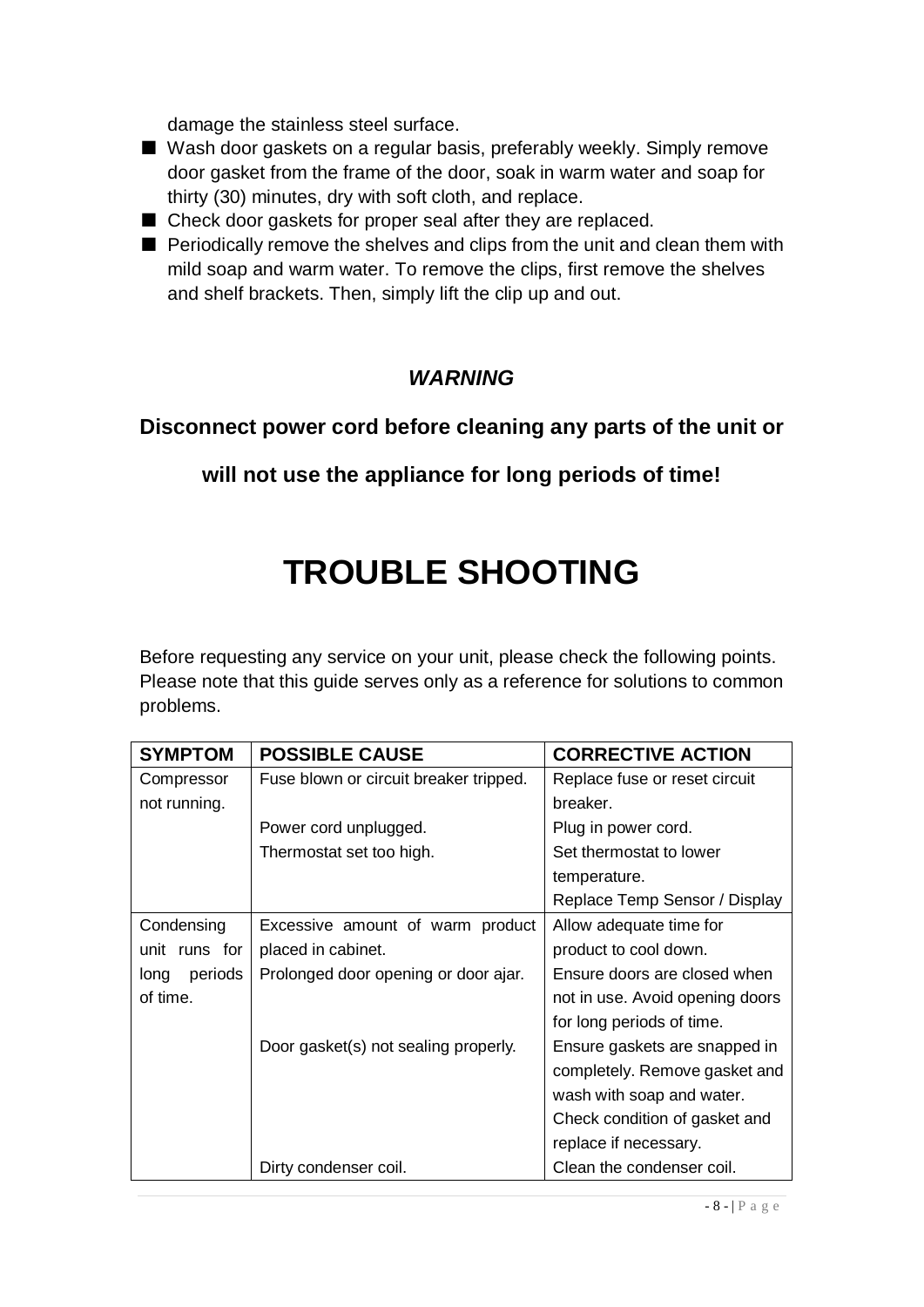|               | Evaporator coil iced over.             | Unplug unit and allow coil to     |
|---------------|----------------------------------------|-----------------------------------|
|               |                                        | defrost. Make sure thermostat is  |
|               |                                        | not set too cold. Ensure that     |
|               |                                        | door gasket(s) are sealing        |
|               |                                        | properly.                         |
| Cabinet       | Thermostat set too warm.               | Set thermostat to lower           |
| temperature   |                                        | temperature.                      |
| is too warm.  | Blocking air flow.                     | Re-arrange product to allow for   |
|               |                                        | proper air flow. Make sure there  |
|               |                                        | is at least four inches of        |
|               |                                        | Clearance from evaporator.        |
|               | Excessive amount of warm product       | Allow adequate time for           |
|               | placed in cabinet.                     | product to cool down.             |
|               | Fuse blown or circuit breaker tripped. | Replace fuse or reset circuit     |
|               |                                        | breaker.                          |
|               | Dirty condenser coil.                  | Clean the condenser coil.         |
|               | Prolonged door opening or door ajar.   | Ensure doors are closed when      |
|               |                                        | not in use. Avoid opening doors   |
|               |                                        | for long periods of time.         |
|               | Evaporator coil iced over.             | (see above)                       |
| Cabinet is    | Loose part(s).                         | Locate and tighten loose          |
| noisy.        |                                        | part(s).                          |
|               | Tubing vibration.                      | Ensure tubing is free from        |
|               | Fan is unbalanced.                     | contact with other tubing or      |
|               |                                        | components.                       |
| Fridge not    |                                        | If the compressor is hot, the     |
| cooling but   | Compressor or Relay's Have Failed      | compressor has failed.            |
| internal      |                                        | If the compressor is cold, the    |
| lights are on |                                        | relay's failed. Replaceable Part. |
|               |                                        |                                   |

#### **www.RCSGasGrills.com**